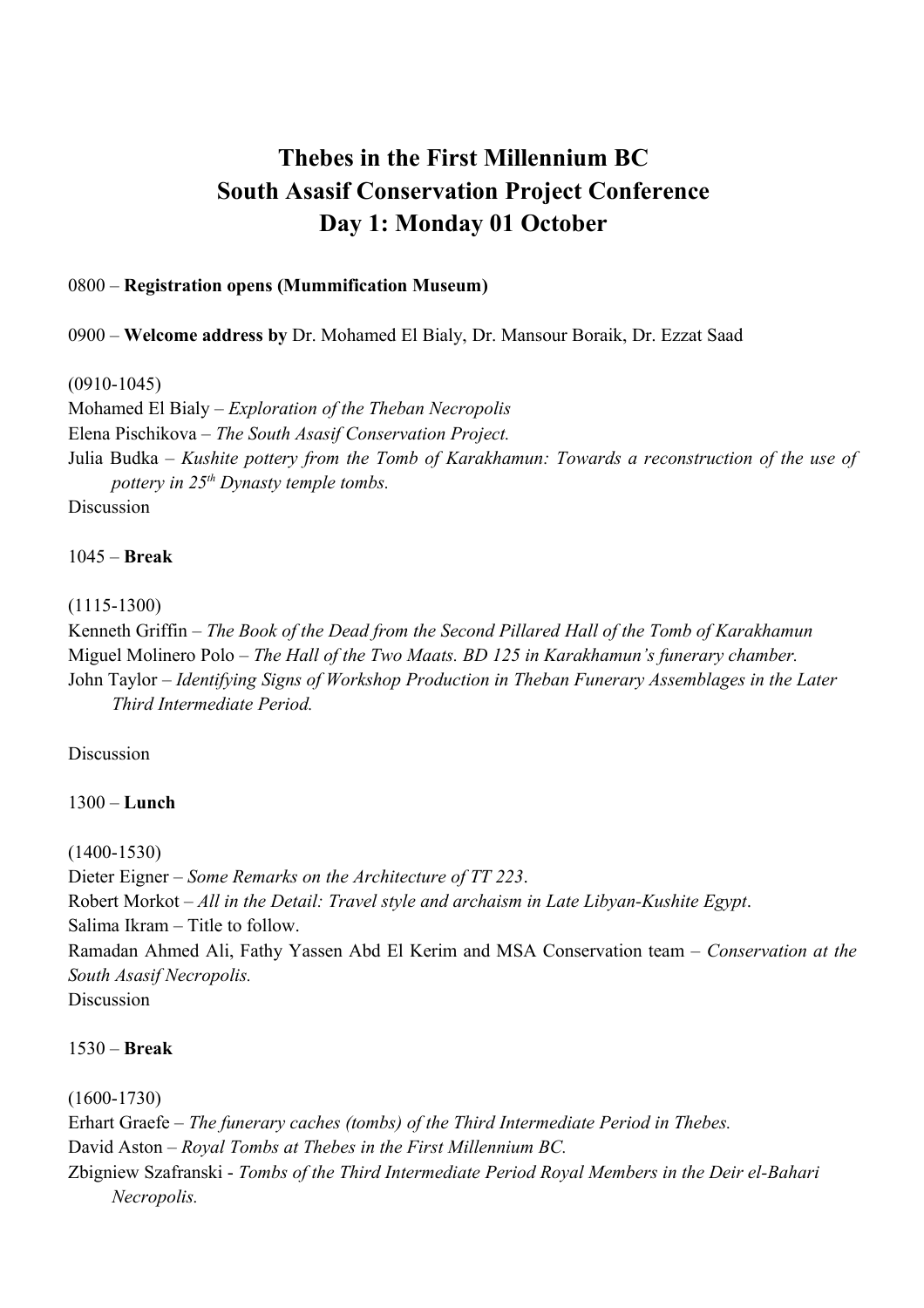1730 – End of day summing up 1800 – **Close**

## **Day 2: Tuesday 02 October**

#### 0900 – **Welcome Address by Mohamed Abd el-Aziz**

Aidan Dodson – *The Coming of the Kushites: 25th Dynasty Origins and the 23rd/25th Dynasty transition in Thebes.*

(1000-1130)

#### **Private Tombs, their Architecture, Decoration and Concepts I**

Silvia Einaudi – *Between South and North Assasif: the tomb of Harwa (TT 37) as a "transitional monument".*

Claude Traunecker – *The "Funerary Palace" of Padiamenope: Tomb, place of pilgrimage and library. Current research.*

Isabelle Régen – *The Amduat and the Book of the Gates in the tomb of Padiamenope (TT 33).*

Daniel Werning – *The reception of the New Kingdom Book of Caverns in the 7th century BCE (with special reference to TT 33).*

Discussion

#### 1130 – **Break**

#### (1200-1330)

### **Private Tombs, their Architecture, Decoration and Concepts II**

Louise Gestermann & Farouk Gomaà – *The tomb of Montuemhet (TT 34) – A new approach.*

Christian Greco *– The forgotten tomb of Ramose at Sheik 'Abd el-Qurna: TT 132.*

Gabor Schreiber – *Kushite and Saite Period Burials on el-Khokha.*

Filip Coppens – *The so-called 'Lichthof' once more. On the transmission of concepts between Tomb and Temple.*

Discussion

### 1330 – **Lunch.**

#### (1430-1600)

#### **Style and Iconography of Kushite and Saite Imagery**

Claus Jurman – *A north-south divide? – first steps towards a comparison of Memphite and Theban cultural repertoires during the Kushite and early Saite periods.*

Aleksandra Hallmann – *Some observations about the representation of the neck-sash in 26th Dynasty Thebes.*

Pål Steiner – *Representations of funeral rituals in Late Period tombs at Asasif.* Discussion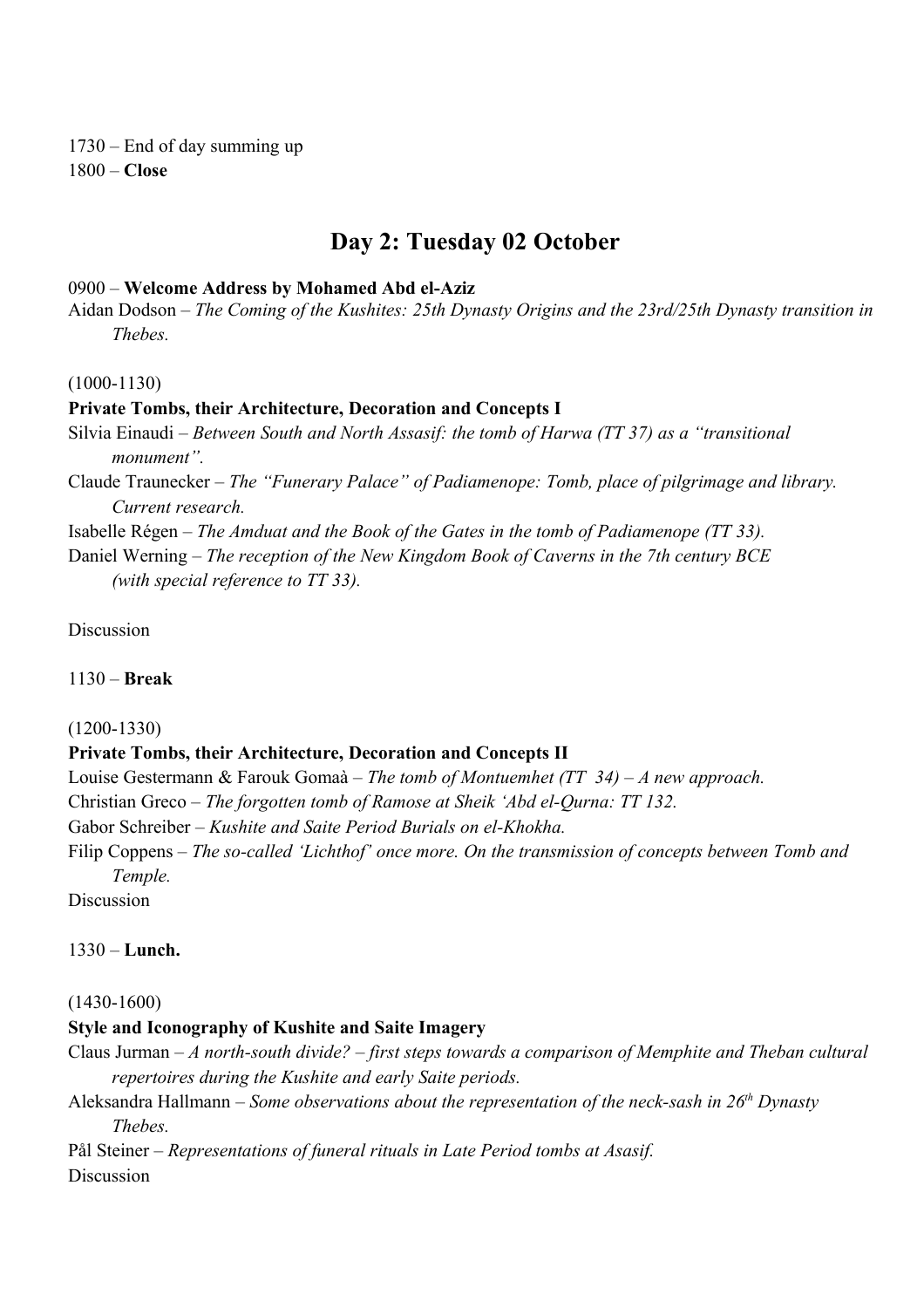1600 – **Break**

(1630-1800)

## **Coffins**

Simone Musso & Simone Petacchi – *The inner coffin of Tameramon, a unique masterpiece of Kushite iconography from Thebes. A work in progress.* Alessia Amenta – *Vatican Coffin Project.* Cynthia Sheikholeslami – *Sokar-Osiris and the Goddesses: Some 25th-26th Dynasty Coffins from the Theban Necropolis.*

1800 – Tony Leahy – *Another "Kushite" at Abydos?*

1830 – **Close**

## **Day 3: Wednesday 03 October (West Bank Visit)**

South Asasif Necropolis: Tomb of Karakahmun (TT 223) and Tomb of Karabasken (TT 391) Tomb of Petamenophis (TT 33), Tomb of Ankh-Hor (TT 414), Tomb of Pabasa (TT 279), Tomb of Nespakashuty (TT 312)

\*Timetable of events to be announced in Luxor, with time slots for visits.\*

## **Day 4: Thursday 04 October (Karnak)**

0800 – **Karnak visit**

## 1200 – **Lunch (Mummification Museum)**

## 1300 – **Welcome Address by Ibrahim Soliman**

(1310-1430)

Nadia Licitra, Christophe Thiers, Pierre Zignani – *A major development project of the Northern area of the Amun-Ra precinct at Karnak during the reign of Shabaka.*

Laurent Coulon – *The building activity of the God's Wives of Amun at Karnak during the XXVIth dynasty. New data from recent excavations and unexploited archives.*

**Discussion** 

## 1430 – **Break**

(1500-1700)

Aurélia Masson – *Offering Magazines on the Southern Bank of the Sacred Lake in Karnak: A possible reconstruction of the Architectural Phases of the 25th and 26th Dynasty.*

Stéphanie Boulet with an introduction by Catherine Defernez – *Ceramic Production in the Theban Area from the 25th and 26th Dynasties: about new discoveries in Karnak.*

Elizabeth Frood – *The development of graffiti practices in Karnak in the early first millennium B.C.: the case-study of the temple of Ptah.*